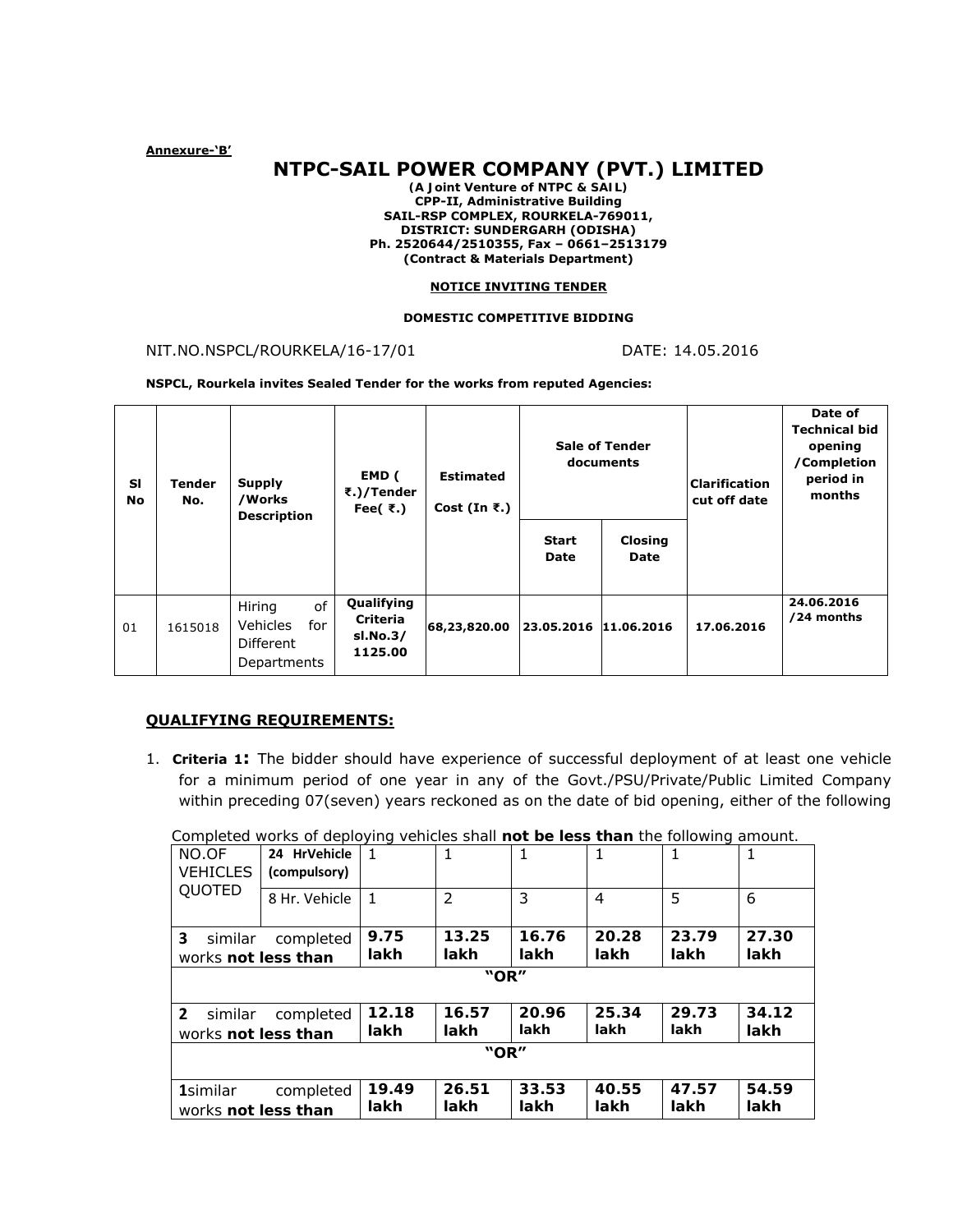2**. Criteria 2:** The average annual Turnover of the bidder, in the preceding three(3) financial years as on the date of techno-commercial bid opening, shall not be less than the following-

| '₹                       |                              | LAKH  | <b>LAKH</b> | LAKH  | LAKH  | <b>LAKH</b> | LAKH  |
|--------------------------|------------------------------|-------|-------------|-------|-------|-------------|-------|
| <b>ANNUAL TURN OVER</b>  |                              | 12.18 | 16.57       | 20.96 | 25.34 | 29.73       | 34.12 |
| QUOTED                   | 8 Hr. Vehicle                |       |             |       |       |             | b     |
| NO.OF<br><b>VEHICLES</b> | 24 HrVehicle<br>(compulsory) |       |             |       |       |             |       |

# **3. EMD-** amount to be submitted as follows**-**

| NO.OF                     | Catagory                       | A      | в      |        | D        |          |          |
|---------------------------|--------------------------------|--------|--------|--------|----------|----------|----------|
| <b>VEHICLES</b><br>QUOTED | 24 Hr. Vehicle<br>(Compulsory) |        |        |        |          |          |          |
|                           | Hr.<br>8<br>Vehicle            |        |        |        |          |          | 6        |
| EMD $(\bar{x})$           |                                | 49,000 | 67,000 | 84,000 | 1,01,000 | 1,19,000 | 1,37,000 |

- 4. The agency should have ownership of at least one commercial LMV.
- 5. Vendor will have to quote for minimum 02 nos.(01 no. for 24hrs**(compulsory)** + 01 no. for 8 hrs)hard top vehicles.

It is **compulsory** to quote 24 hrs vehicle category**. Bids without 24 hrs vehicle catagory will be rejected**. However the number of vehicles for which the bid shall be considered shall depend on the EMD amount submitted by bidder.

6. The bidder should have Independent Provident Fund (PF) Code Number of their establishment registered with the Regional Provident Fund Commissioner (RPFC).

# *NB:*

- 1. **For Criteria 1**, bidder must submit documentary evidence in support of meeting QR like copy of works completion certificate from the client /last running bill / measurement book of last bill paid / protocol jointly signed by owner and contractor/works bills along with the LOA copy.
- **2. For Criteria.2**, the bidder shall submit the Audited Balance Sheet and Profit & Loss Account for the specified period/ certificate of financial statements from a practicing Chartered Accountant/Details of Work Orders executed by the agency in the last three financial years certified by Chartered Accountants shall also be considered acceptable. Other income shall not be considered for arriving annual turnover.

# **Notes:**

 1.Tender documents can be obtained from the office of AGM(C&M), NSPCL, Rourkela on any working day from the tender sale start date as indicated above. Tender documents will be sold up to 17.00 hours of last date of sale. Request for tender documents must accompany the cost of tender documents (Non-refundable) in the form of DD/ Bankers cheque in favour of NTPC-SAIL Power Company Private Ltd, Rourkela encashable at State Bank of India, Rourkela.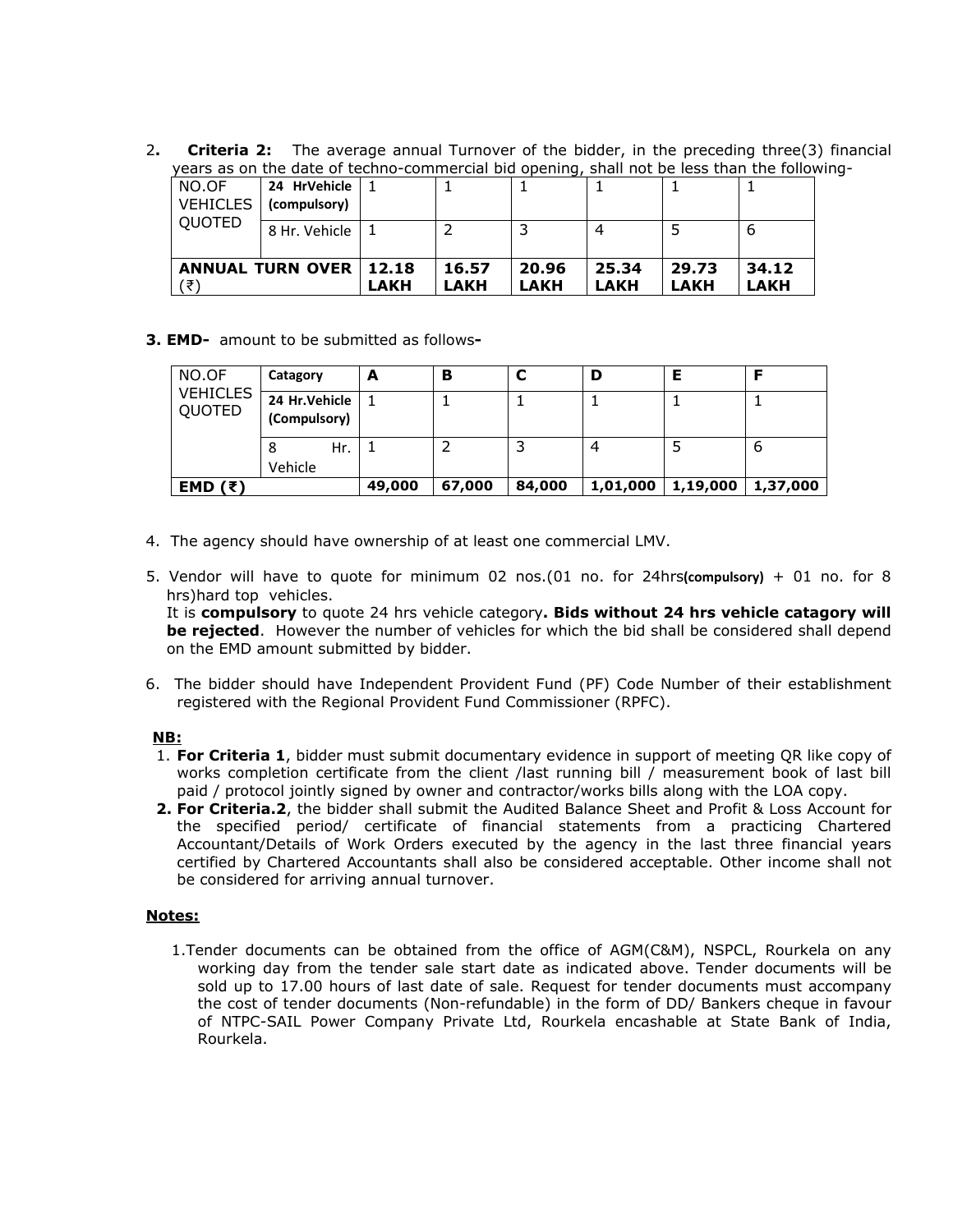- 2.The bids shall be received up to 3.30 PM on due date of bid opening in the office of AGM(C&M), NSPCL, Rourkela and shall be opened at 3.45 PM on the same date in the presence of those bidders who wish to be present.
- 3. If the date of opening happens to be a closed holiday, bids shall be received up to 3.30 PM and opened on the next working day.
- 4. Request for tender documents received after the last date of sale of tender documents, due to delay on account of postal/courier service or without requisite amount of tender documents shall not be entertained.
- 5. Detailed specifications of job including scope of work/ supply and all terms and conditions of NIT shall be given in the tender documents.
- 6. Notwithstanding anything stated above, NSPCL reserves the right to assess bidder's capability and capacity to perform the contract, should the circumstances warrant such assessment in the overall interest of NSPCL and decision of NSPCL in this regard shall be final.

The bidding documents shall be issued to all bidders upon their depositing the requisite cost of bidding documents along with request letter without prima-facie examination of qualification status. The qualification status shall be examined by the tender committee only during the process of evaluation. However, such issue of tender documents will not automatically mean that bidders are considered qualified.

- **7.** Single stage two envelope bidding system shall be adopted for the subject package. **First envelope shall contain**
- i) EMD (Value with category no.)
- ii) Supporting documents for fulfilling the qualifying requirements.
- iii) Signed and stamped tender documents, terms & conditions and unprice bid which shall be considered as technical bid &

# **Second envelop shall contain**

- i) Price bid only duly filled in, signed and stamped.
- ii) Both technical and price bids shall be submitted before bid submission time and date. Bidder shall clearly indicate on the respective envelopes as Technical Bid along with EMD details and Price bid.
- 8. For fulfilling the Qualifying requirements, intending bidder shall be required to submit the following documents along with their technical bid.
- a. EMD in prescribed forms.
- b. Certificate of CA, Audited Profit & Loss Statement shall be accepted in support of Annual turnover.
- **c.** Copies of work orders/purchase order covering awarded value, detailed scope of work/ terms & conditions/ bill of quantities **along with proof of execution/ completion certificate as per above qualifying requirement.** The bidder shall provide the reference list with contact address.
- d. Firm's documents like Memorandum & Articles of association/ Partnership/ Proprietorship Deed/ Certificate of Incorporation etc., with latest changes if any.
- e. Income Tax Permanent Account Number (PAN), Service Tax registration numbers.
- f. Vendor should submit Independent Employees State Insurance Corporation (ESIC) code number of their establishment (17 digit code). If the same is not applicable documentary evidence for the same should be submitted along with bid.
- 9. Intending bidders who fulfill the above-stipulated qualifying requirements are advised to visit the site to familiarize themselves with the nature and quantum of work/supply and site conditions.